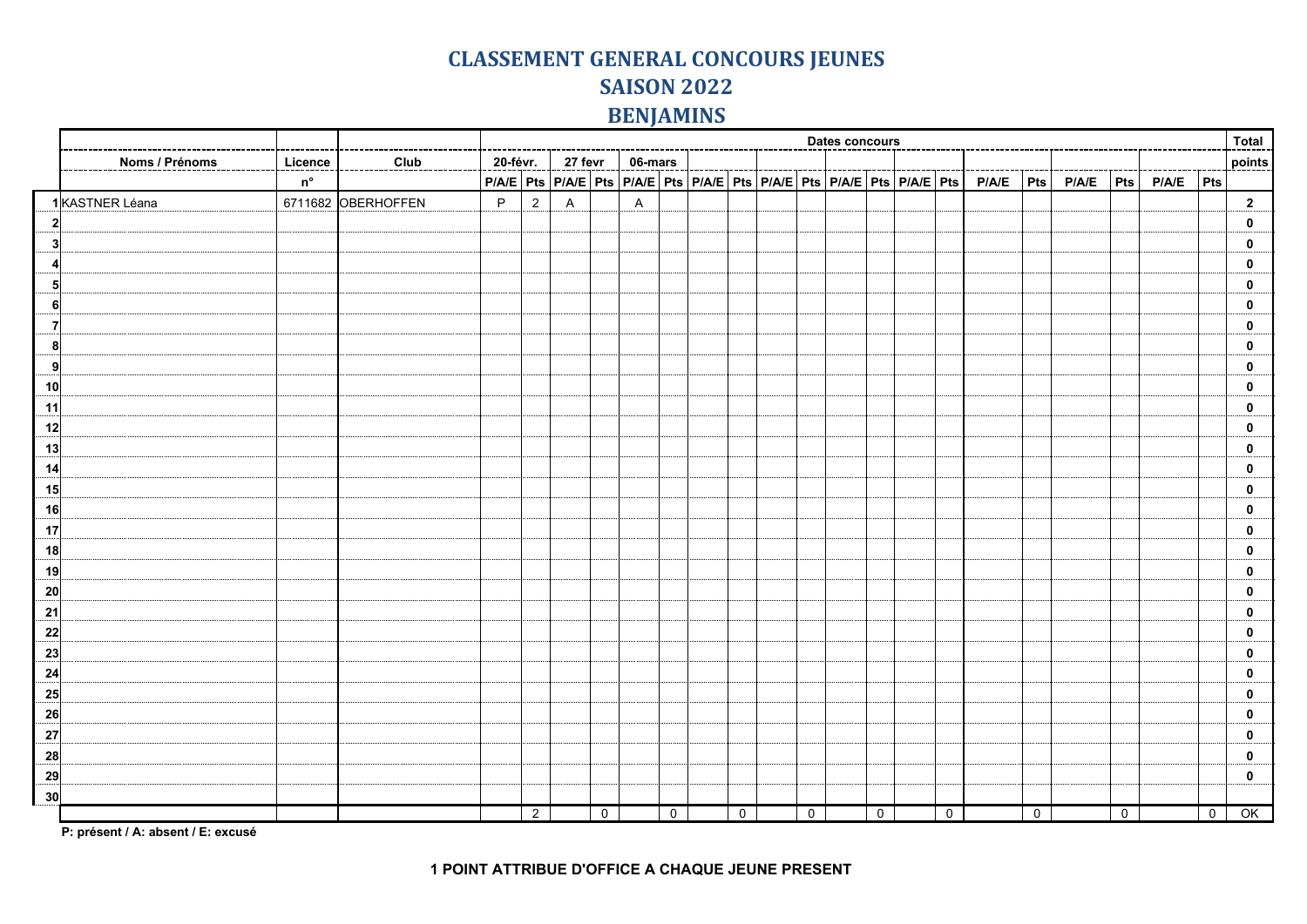## **CLASSEMENT GENERAL CONCOURS JEUNES SAISON 2022 MINIMES**

| Club<br>20-févr.<br>27-févr.<br>06-mars<br>Noms / Prénoms<br>Licence<br>PIA/E Pts PIA/E Pts PIA/E PIA/E Pts PIA/E Pts PIA/E Pts PIA/E PIS PIA/E PIS PIA/E PIA/E<br>$P/A/E$ Pts<br>${\sf n}^{\sf o}$<br>P/A/E<br>$ $ Pts $ $<br>1STREIFER Hugo<br>6711673 OBERHOFFEN<br>P<br>P<br>$\mathbf{3}$<br>P<br>3<br>$\overline{2}$<br>6711663 OBERHOFFEN<br>2WOLFF Romain<br>$\overline{2}$<br>P<br>$\mathbf{3}$<br>P<br>3<br>P<br>3 DURMAZ Ilhan<br>6711672 OBERHOFFEN<br>P<br>P<br>P<br>$\sqrt{2}$<br>$\overline{2}$<br>3<br>4GAULE Freddy<br>6711451 OBERHOFFEN<br>P<br>$2^{\circ}$<br>P<br>$\sqrt{2}$<br>$\mathsf{A}$<br>$\mathbf{3}$<br>6711608 CBS<br>P<br>5CROQUET Enzo<br>$\mathsf{A}$<br>$\mathsf{A}$<br>-6<br>$\vert$<br>8<br>9<br>10<br>11<br>13<br>14<br>$\overline{20}$<br>21<br>$\overline{24}$<br>27<br>28<br>29<br>30 |  |  | <b>Dates concours</b> |   |  |   |  |    |  |             |  |             |  |             |  | Total       |  |             |  |                     |             |                 |
|------------------------------------------------------------------------------------------------------------------------------------------------------------------------------------------------------------------------------------------------------------------------------------------------------------------------------------------------------------------------------------------------------------------------------------------------------------------------------------------------------------------------------------------------------------------------------------------------------------------------------------------------------------------------------------------------------------------------------------------------------------------------------------------------------------------------------|--|--|-----------------------|---|--|---|--|----|--|-------------|--|-------------|--|-------------|--|-------------|--|-------------|--|---------------------|-------------|-----------------|
|                                                                                                                                                                                                                                                                                                                                                                                                                                                                                                                                                                                                                                                                                                                                                                                                                              |  |  |                       |   |  |   |  |    |  |             |  |             |  |             |  |             |  |             |  |                     |             | points          |
|                                                                                                                                                                                                                                                                                                                                                                                                                                                                                                                                                                                                                                                                                                                                                                                                                              |  |  |                       |   |  |   |  |    |  |             |  |             |  |             |  |             |  |             |  |                     |             |                 |
|                                                                                                                                                                                                                                                                                                                                                                                                                                                                                                                                                                                                                                                                                                                                                                                                                              |  |  |                       |   |  |   |  |    |  |             |  |             |  |             |  |             |  |             |  |                     |             | $\bf{8}$        |
| 12<br>15<br>16<br>17<br>18<br>19<br>$\frac{22}{ }$<br>$\overline{\mathbf{23}}$<br>25<br>$\overline{26}$                                                                                                                                                                                                                                                                                                                                                                                                                                                                                                                                                                                                                                                                                                                      |  |  |                       |   |  |   |  |    |  |             |  |             |  |             |  |             |  |             |  |                     |             | 8               |
|                                                                                                                                                                                                                                                                                                                                                                                                                                                                                                                                                                                                                                                                                                                                                                                                                              |  |  |                       |   |  |   |  |    |  |             |  |             |  |             |  |             |  |             |  |                     |             | 7               |
|                                                                                                                                                                                                                                                                                                                                                                                                                                                                                                                                                                                                                                                                                                                                                                                                                              |  |  |                       |   |  |   |  |    |  |             |  |             |  |             |  |             |  |             |  |                     |             | 4               |
|                                                                                                                                                                                                                                                                                                                                                                                                                                                                                                                                                                                                                                                                                                                                                                                                                              |  |  |                       |   |  |   |  |    |  |             |  |             |  |             |  |             |  |             |  |                     |             | 3               |
|                                                                                                                                                                                                                                                                                                                                                                                                                                                                                                                                                                                                                                                                                                                                                                                                                              |  |  |                       |   |  |   |  |    |  |             |  |             |  |             |  |             |  |             |  |                     |             | $\mathbf 0$     |
|                                                                                                                                                                                                                                                                                                                                                                                                                                                                                                                                                                                                                                                                                                                                                                                                                              |  |  |                       |   |  |   |  |    |  |             |  |             |  |             |  |             |  |             |  |                     |             | 0               |
|                                                                                                                                                                                                                                                                                                                                                                                                                                                                                                                                                                                                                                                                                                                                                                                                                              |  |  |                       |   |  |   |  |    |  |             |  |             |  |             |  |             |  |             |  |                     |             | 0               |
|                                                                                                                                                                                                                                                                                                                                                                                                                                                                                                                                                                                                                                                                                                                                                                                                                              |  |  |                       |   |  |   |  |    |  |             |  |             |  |             |  |             |  |             |  |                     |             | 0               |
|                                                                                                                                                                                                                                                                                                                                                                                                                                                                                                                                                                                                                                                                                                                                                                                                                              |  |  |                       |   |  |   |  |    |  |             |  |             |  |             |  |             |  |             |  |                     |             | $\mathbf{0}$    |
|                                                                                                                                                                                                                                                                                                                                                                                                                                                                                                                                                                                                                                                                                                                                                                                                                              |  |  |                       |   |  |   |  |    |  |             |  |             |  |             |  |             |  |             |  |                     |             | 0               |
|                                                                                                                                                                                                                                                                                                                                                                                                                                                                                                                                                                                                                                                                                                                                                                                                                              |  |  |                       |   |  |   |  |    |  |             |  |             |  |             |  |             |  |             |  |                     |             | 0               |
|                                                                                                                                                                                                                                                                                                                                                                                                                                                                                                                                                                                                                                                                                                                                                                                                                              |  |  |                       |   |  |   |  |    |  |             |  |             |  |             |  |             |  |             |  |                     |             | 0               |
|                                                                                                                                                                                                                                                                                                                                                                                                                                                                                                                                                                                                                                                                                                                                                                                                                              |  |  |                       |   |  |   |  |    |  |             |  |             |  |             |  |             |  |             |  |                     |             | $\mathbf{0}$    |
|                                                                                                                                                                                                                                                                                                                                                                                                                                                                                                                                                                                                                                                                                                                                                                                                                              |  |  |                       |   |  |   |  |    |  |             |  |             |  |             |  |             |  |             |  |                     |             | $\mathbf{0}$    |
|                                                                                                                                                                                                                                                                                                                                                                                                                                                                                                                                                                                                                                                                                                                                                                                                                              |  |  |                       |   |  |   |  |    |  |             |  |             |  |             |  |             |  |             |  |                     |             | $\mathbf 0$     |
|                                                                                                                                                                                                                                                                                                                                                                                                                                                                                                                                                                                                                                                                                                                                                                                                                              |  |  |                       |   |  |   |  |    |  |             |  |             |  |             |  |             |  |             |  |                     |             | 0               |
|                                                                                                                                                                                                                                                                                                                                                                                                                                                                                                                                                                                                                                                                                                                                                                                                                              |  |  |                       |   |  |   |  |    |  |             |  |             |  |             |  |             |  |             |  |                     |             | 0               |
|                                                                                                                                                                                                                                                                                                                                                                                                                                                                                                                                                                                                                                                                                                                                                                                                                              |  |  |                       |   |  |   |  |    |  |             |  |             |  |             |  |             |  |             |  |                     |             | $\mathbf{0}$    |
|                                                                                                                                                                                                                                                                                                                                                                                                                                                                                                                                                                                                                                                                                                                                                                                                                              |  |  |                       |   |  |   |  |    |  |             |  |             |  |             |  |             |  |             |  |                     |             | $\mathbf{0}$    |
|                                                                                                                                                                                                                                                                                                                                                                                                                                                                                                                                                                                                                                                                                                                                                                                                                              |  |  |                       |   |  |   |  |    |  |             |  |             |  |             |  |             |  |             |  |                     |             | $\mathbf{0}$    |
|                                                                                                                                                                                                                                                                                                                                                                                                                                                                                                                                                                                                                                                                                                                                                                                                                              |  |  |                       |   |  |   |  |    |  |             |  |             |  |             |  |             |  |             |  |                     |             | 0               |
|                                                                                                                                                                                                                                                                                                                                                                                                                                                                                                                                                                                                                                                                                                                                                                                                                              |  |  |                       |   |  |   |  |    |  |             |  |             |  |             |  |             |  |             |  |                     |             | 0               |
|                                                                                                                                                                                                                                                                                                                                                                                                                                                                                                                                                                                                                                                                                                                                                                                                                              |  |  |                       |   |  |   |  |    |  |             |  |             |  |             |  |             |  |             |  |                     |             | $\mathbf{0}$    |
|                                                                                                                                                                                                                                                                                                                                                                                                                                                                                                                                                                                                                                                                                                                                                                                                                              |  |  |                       |   |  |   |  |    |  |             |  |             |  |             |  |             |  |             |  |                     |             | $\mathbf{0}$    |
|                                                                                                                                                                                                                                                                                                                                                                                                                                                                                                                                                                                                                                                                                                                                                                                                                              |  |  |                       |   |  |   |  |    |  |             |  |             |  |             |  |             |  |             |  |                     |             | 0               |
|                                                                                                                                                                                                                                                                                                                                                                                                                                                                                                                                                                                                                                                                                                                                                                                                                              |  |  |                       |   |  |   |  |    |  |             |  |             |  |             |  |             |  |             |  |                     |             | 0               |
|                                                                                                                                                                                                                                                                                                                                                                                                                                                                                                                                                                                                                                                                                                                                                                                                                              |  |  |                       |   |  |   |  |    |  |             |  |             |  |             |  |             |  |             |  |                     |             | 0               |
|                                                                                                                                                                                                                                                                                                                                                                                                                                                                                                                                                                                                                                                                                                                                                                                                                              |  |  |                       |   |  |   |  |    |  |             |  |             |  |             |  |             |  |             |  |                     |             | $\mathbf{0}$    |
|                                                                                                                                                                                                                                                                                                                                                                                                                                                                                                                                                                                                                                                                                                                                                                                                                              |  |  |                       |   |  |   |  |    |  |             |  |             |  |             |  |             |  |             |  |                     |             |                 |
|                                                                                                                                                                                                                                                                                                                                                                                                                                                                                                                                                                                                                                                                                                                                                                                                                              |  |  |                       | 8 |  | 9 |  | 13 |  | $\mathbf 0$ |  | $\mathbf 0$ |  | $\mathbf 0$ |  | $\mathbf 0$ |  | $\mathsf 0$ |  | $\mathsf{O}\xspace$ | $\mathbf 0$ | $\overline{OK}$ |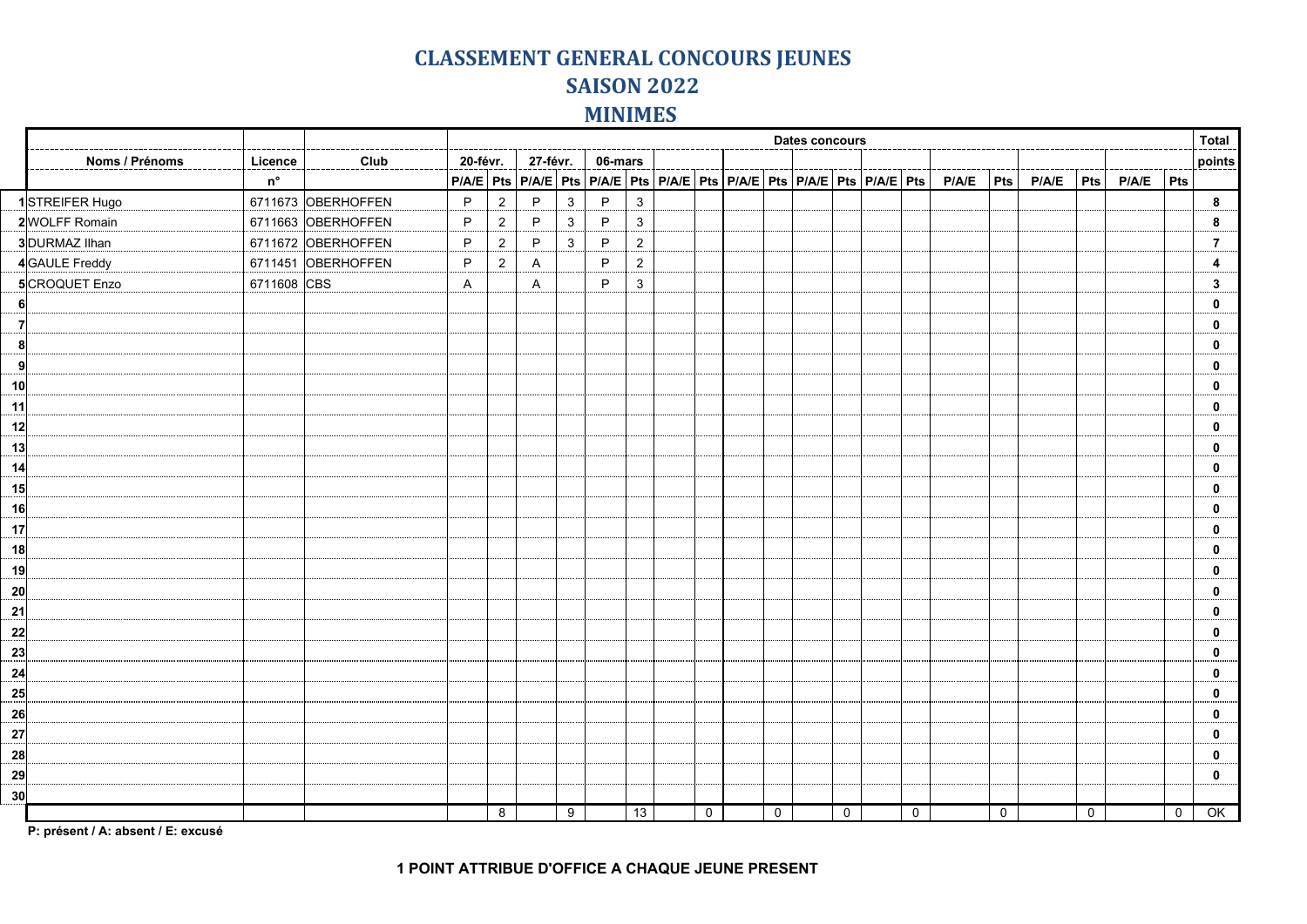## **CLASSEMENT GENERAL CONCOURS JEUNES SAISON 2022 CADETS**

|                 |                     |                   |                    | <b>Dates concours</b> |              |                                                                                                                                                                                                                                                                                                                                                                                                                                                                                       |                |             |                 |  |             |  |                |  |              |  |             | <b>Total</b> |     |               |             |             |                |                 |
|-----------------|---------------------|-------------------|--------------------|-----------------------|--------------|---------------------------------------------------------------------------------------------------------------------------------------------------------------------------------------------------------------------------------------------------------------------------------------------------------------------------------------------------------------------------------------------------------------------------------------------------------------------------------------|----------------|-------------|-----------------|--|-------------|--|----------------|--|--------------|--|-------------|--------------|-----|---------------|-------------|-------------|----------------|-----------------|
|                 | Noms / Prénoms      | Licence           | Club               | 20-févr.              |              | 27-févr.                                                                                                                                                                                                                                                                                                                                                                                                                                                                              |                | 06-mars     |                 |  |             |  |                |  |              |  |             |              |     |               |             |             |                | points          |
|                 |                     | ${\sf n}^{\sf o}$ |                    |                       |              | $\big \,\mathsf{PIA/E}\,\big \,\mathsf{Pts}\,\big \,\mathsf{PIA/E}\,\big \,\mathsf{Pis}\,\big \,\mathsf{PIA/E}\,\big \,\mathsf{PIA/E}\,\big \,\mathsf{Pts}\,\big \,\mathsf{PIA/E}\,\big \,\mathsf{Pts}\,\big \,\mathsf{PIA/E}\,\big \,\mathsf{Pts}\,\big \,\mathsf{PIA/E}\,\big \,\mathsf{Pts}\,\big \,\mathsf{PIA/E}\,\big \,\mathsf{Pts}\,\big \,\mathsf{Pits}\,\big \,\mathsf{Pits}\,\big \,\mathsf{Pits}\,\big \,\mathsf{Pits}\,\big \,\mathsf{Pits}\,\big \,\mathsf{Pits}\,\big$ |                |             |                 |  |             |  |                |  |              |  |             | P/A/E        | Pts | $P/A/E$   Pts |             | $P/A/E$ Pts |                |                 |
|                 | 1WINSTEL Noah       |                   | 6711617 KIRCHHEIM  | P                     | $\mathbf{3}$ | P                                                                                                                                                                                                                                                                                                                                                                                                                                                                                     | 3              | $\mathsf E$ |                 |  |             |  |                |  |              |  |             |              |     |               |             |             |                | $6\phantom{.}6$ |
|                 | 2BONGEOT-MINET Théo |                   | 6711200 GAMBSHEIM  | P                     | $\mathbf{3}$ | E                                                                                                                                                                                                                                                                                                                                                                                                                                                                                     |                | P           | $\overline{c}$  |  |             |  |                |  |              |  |             |              |     |               |             |             |                | 5               |
|                 | 3SCHNEIDER Baptiste |                   | 6711749 SAVERNE    | P                     | $\mathbf{3}$ | A                                                                                                                                                                                                                                                                                                                                                                                                                                                                                     |                | P           | -1              |  |             |  |                |  |              |  |             |              |     |               |             |             |                | 4               |
|                 | 4LEXPERT Marina     |                   | 6711536 MOLSHEIM   | $\mathsf E$           |              | P                                                                                                                                                                                                                                                                                                                                                                                                                                                                                     | $\mathbf{3}$   | $\mathsf E$ |                 |  |             |  |                |  |              |  |             |              |     |               |             |             |                | 3               |
|                 | 5MAURER Maelys      |                   | 6711621 OBERHOFFEN | E                     |              | P                                                                                                                                                                                                                                                                                                                                                                                                                                                                                     | $\overline{1}$ | P           | $\overline{2}$  |  |             |  |                |  |              |  |             |              |     |               |             |             |                | 3               |
|                 |                     |                   |                    |                       |              |                                                                                                                                                                                                                                                                                                                                                                                                                                                                                       |                |             |                 |  |             |  |                |  |              |  |             |              |     |               |             |             |                | 0               |
| 7               |                     |                   |                    |                       |              |                                                                                                                                                                                                                                                                                                                                                                                                                                                                                       |                |             |                 |  |             |  |                |  |              |  |             |              |     |               |             |             |                | 0               |
| 8               |                     |                   |                    |                       |              |                                                                                                                                                                                                                                                                                                                                                                                                                                                                                       |                |             |                 |  |             |  |                |  |              |  |             |              |     |               |             |             |                | 0               |
| ا9              |                     |                   |                    |                       |              |                                                                                                                                                                                                                                                                                                                                                                                                                                                                                       |                |             |                 |  |             |  |                |  |              |  |             |              |     |               |             |             |                | $\bf{0}$        |
| 10              |                     |                   |                    |                       |              |                                                                                                                                                                                                                                                                                                                                                                                                                                                                                       |                |             |                 |  |             |  |                |  |              |  |             |              |     |               |             |             |                | $\bf{0}$        |
| 11              |                     |                   |                    |                       |              |                                                                                                                                                                                                                                                                                                                                                                                                                                                                                       |                |             |                 |  |             |  |                |  |              |  |             |              |     |               |             |             |                | 0               |
| 12              |                     |                   |                    |                       |              |                                                                                                                                                                                                                                                                                                                                                                                                                                                                                       |                |             |                 |  |             |  |                |  |              |  |             |              |     |               |             |             |                | 0               |
| 13              |                     |                   |                    |                       |              |                                                                                                                                                                                                                                                                                                                                                                                                                                                                                       |                |             |                 |  |             |  |                |  |              |  |             |              |     |               |             |             |                | 0               |
| 14              |                     |                   |                    |                       |              |                                                                                                                                                                                                                                                                                                                                                                                                                                                                                       |                |             |                 |  |             |  |                |  |              |  |             |              |     |               |             |             |                | 0               |
| 15              |                     |                   |                    |                       |              |                                                                                                                                                                                                                                                                                                                                                                                                                                                                                       |                |             |                 |  |             |  |                |  |              |  |             |              |     |               |             |             |                | $\mathbf{0}$    |
| 16              |                     |                   |                    |                       |              |                                                                                                                                                                                                                                                                                                                                                                                                                                                                                       |                |             |                 |  |             |  |                |  |              |  |             |              |     |               |             |             |                | $\mathbf{0}$    |
| 17              |                     |                   |                    |                       |              |                                                                                                                                                                                                                                                                                                                                                                                                                                                                                       |                |             |                 |  |             |  |                |  |              |  |             |              |     |               |             |             |                | 0               |
| 18              |                     |                   |                    |                       |              |                                                                                                                                                                                                                                                                                                                                                                                                                                                                                       |                |             |                 |  |             |  |                |  |              |  |             |              |     |               |             |             |                | 0               |
| 19              |                     |                   |                    |                       |              |                                                                                                                                                                                                                                                                                                                                                                                                                                                                                       |                |             |                 |  |             |  |                |  |              |  |             |              |     |               |             |             |                | 0               |
| 20 <sub>l</sub> |                     |                   |                    |                       |              |                                                                                                                                                                                                                                                                                                                                                                                                                                                                                       |                |             |                 |  |             |  |                |  |              |  |             |              |     |               |             |             |                | $\bf{0}$        |
| 21              |                     |                   |                    |                       |              |                                                                                                                                                                                                                                                                                                                                                                                                                                                                                       |                |             |                 |  |             |  |                |  |              |  |             |              |     |               |             |             |                | 0               |
| 22              |                     |                   |                    |                       |              |                                                                                                                                                                                                                                                                                                                                                                                                                                                                                       |                |             |                 |  |             |  |                |  |              |  |             |              |     |               |             |             |                | 0               |
| 23              |                     |                   |                    |                       |              |                                                                                                                                                                                                                                                                                                                                                                                                                                                                                       |                |             |                 |  |             |  |                |  |              |  |             |              |     |               |             |             |                | 0               |
| 24              |                     |                   |                    |                       |              |                                                                                                                                                                                                                                                                                                                                                                                                                                                                                       |                |             |                 |  |             |  |                |  |              |  |             |              |     |               |             |             |                | 0               |
| 25              |                     |                   |                    |                       |              |                                                                                                                                                                                                                                                                                                                                                                                                                                                                                       |                |             |                 |  |             |  |                |  |              |  |             |              |     |               |             |             |                | 0               |
| 26              |                     |                   |                    |                       |              |                                                                                                                                                                                                                                                                                                                                                                                                                                                                                       |                |             |                 |  |             |  |                |  |              |  |             |              |     |               |             |             |                | 0               |
| 27              |                     |                   |                    |                       |              |                                                                                                                                                                                                                                                                                                                                                                                                                                                                                       |                |             |                 |  |             |  |                |  |              |  |             |              |     |               |             |             |                | 0               |
| 28              |                     |                   |                    |                       |              |                                                                                                                                                                                                                                                                                                                                                                                                                                                                                       |                |             |                 |  |             |  |                |  |              |  |             |              |     |               |             |             |                |                 |
| 29              |                     |                   |                    |                       |              |                                                                                                                                                                                                                                                                                                                                                                                                                                                                                       |                |             |                 |  |             |  |                |  |              |  |             |              |     |               |             |             |                |                 |
| 30              |                     |                   |                    |                       |              |                                                                                                                                                                                                                                                                                                                                                                                                                                                                                       |                |             |                 |  |             |  |                |  |              |  |             |              |     |               |             |             |                |                 |
|                 |                     |                   |                    |                       | 9            |                                                                                                                                                                                                                                                                                                                                                                                                                                                                                       | $\overline{7}$ |             | $5\overline{)}$ |  | $\mathbf 0$ |  | $\overline{0}$ |  | $\mathbf{0}$ |  | $\mathbf 0$ |              | 0   |               | $\mathbf 0$ |             | $\overline{0}$ | OK              |
|                 |                     |                   |                    |                       |              |                                                                                                                                                                                                                                                                                                                                                                                                                                                                                       |                |             |                 |  |             |  |                |  |              |  |             |              |     |               |             |             |                |                 |